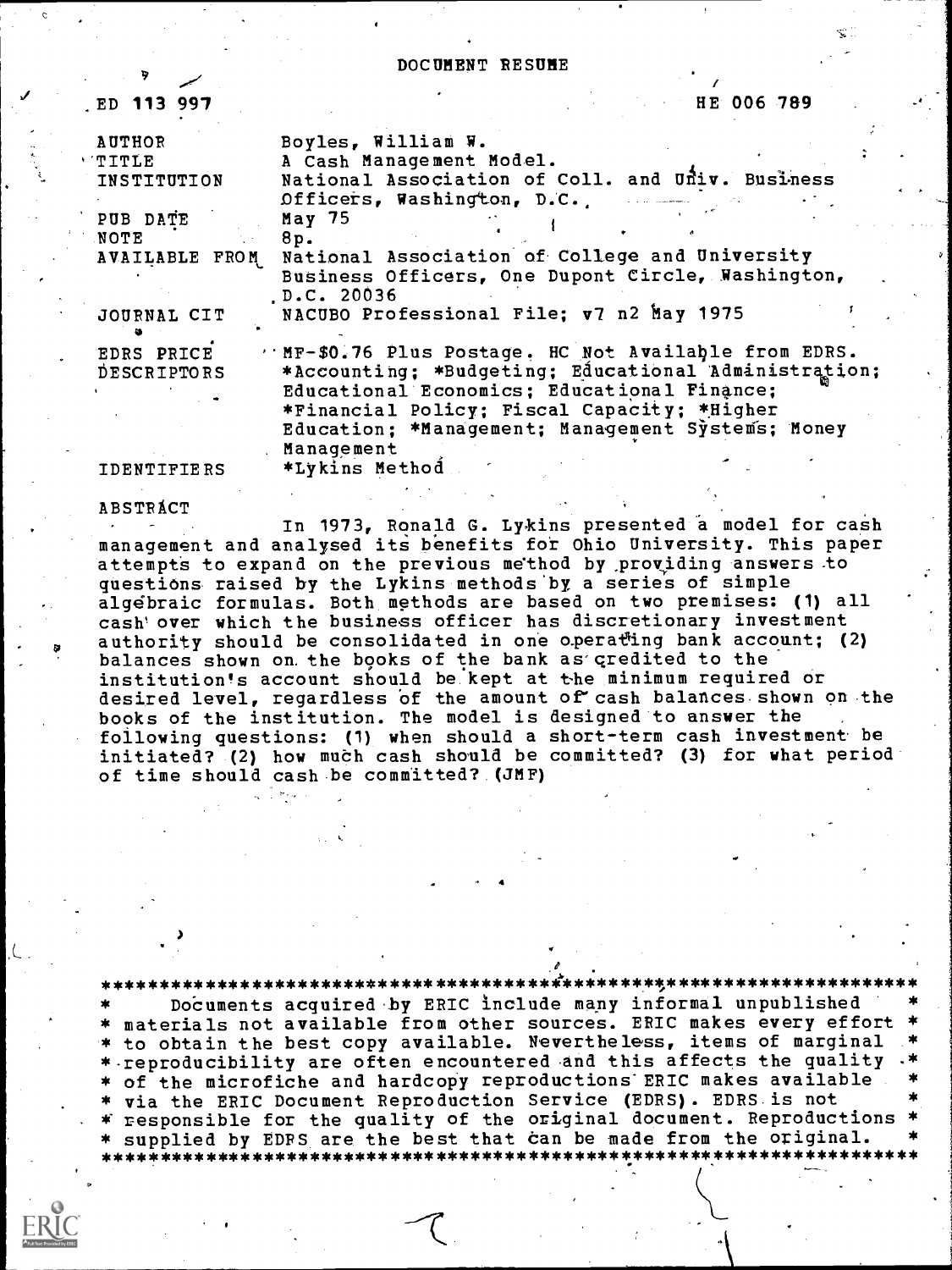# **NACUBO Professional File**

# A Cash Management Model

by William W. Boyles

D113997

HE OOG TA

**OEPARTMENT OF HEALTH** DETAK IMENTISTICALE<br>EQUCATION & WELFARE<br>NATIONAL INSTITUTE OF EQUEATION VED FROM AS RECE ORGANIZATION ORIGIN CED EXAC  $6.50000R$ VIEW OR OPINIONS POINTS OF NOT NECESSARILY REPRE  $\frac{10}{15}$  DO ICIAL NATIONAL INSTITUTE OF OR POLICY **EDUCATION POSITION** 

PERMISSION TO RES OPYRIUMTED FICHE ONLY HAS BEE

NACUBO ERIC ЮÊ  $0.0141$  $T + ON$ HE COPYRIGHT OWNER SION OF

model for cash management is presented, which  $\boldsymbol{\mathcal{H}}$  attempts to expand on a method suggested by Ronald G. Lykins.<sup>1</sup> Answers are provided to questions raised by the Lykins method by a scries of simple algebraic formulas, which can easily be solved by hand calculation. However, the tedium of daily computation makes the use of a computer virtually mandatory for using the model.

Lykins postulated two basic premises:

1. All cash over which the business officer has discretionary investment authority should be consolidated in one operating bank account.

2. Balances shown on the books of the bank as credited to the institution's account should be kept at the minimum required or desired level, regardless of the amount of cash balances shown on the books of the institution.

From the second premise, it can be deduced that an institution's books may often show a negative cash balance. However, the books of the bank at all times reflect a positive balance in the institution's account. This results from the difference between the time checks are issued and the time they are presented for payment at the bank.

Although Lykins explained his method and analyzed the benefits for Ohio University, certain questions remain unanswered or the answer is determined by subjective judgment. Such questions are: When should a short-term cash investment be initiated? How much cash should be committed? For what period of time should cash be committed? The model presented here is designed to answer these questions.

## **Limitations of the Model**

As with any methodology, this model is subject to limitations. In certain jurisdictions, the issuer of a check warrants that funds are on deposit to cover the amount of the check at the time it is issued; some persons question the legality/ of issuing checks that cause the ledger balance on are institution's books to be overdrawn. Or, the institution may have a negative cash book balance at the time of an audit; therefore, the model should not be used without the concurrence of all interested parties. Or, in smaller towns, it is possible that local banks may not be in a position to offer facilities for short-term investment of cash. Or, it may be politically incxpedient for an institution to consolidate bank accounts if a long-term relationship with several banks exists; bank balances must be maintained that are large enough to compensate the bank adcquately for account activity.

The model is designed to give answers with a very small degree of error for the current day. The longer the future time span, the more the model results depend on estimates, and this factor should be considered, in relying on the model recommendations. Since short-term cash investments are most rewarding in amounts of \$100,000 and above, cash flows generated<sup>7</sup>by some smaller institutions may not be sufficient to warrant using the model.

#### **Methodology**

The methodology adopted for solving the problem consists of a series of formulas that provide the user with the following information for the current day and as far into the future as the user is able to make meaningful estimates. The mnemonic symbol shown after each item is the abbreviation used in the formulas and is more fully explained in the section describing model development.

Beginning bank balance (BBB) Beginning book balance (BKB)



2

Vol. 7, No. 2 . May 1975

<sup>&</sup>lt;sup>1</sup> Ronald G. Lykins, Studies in Management: "Techniques for Improving Cash Management" (Washington, D.C.: National Association of College and University Business Officers, April 1973.)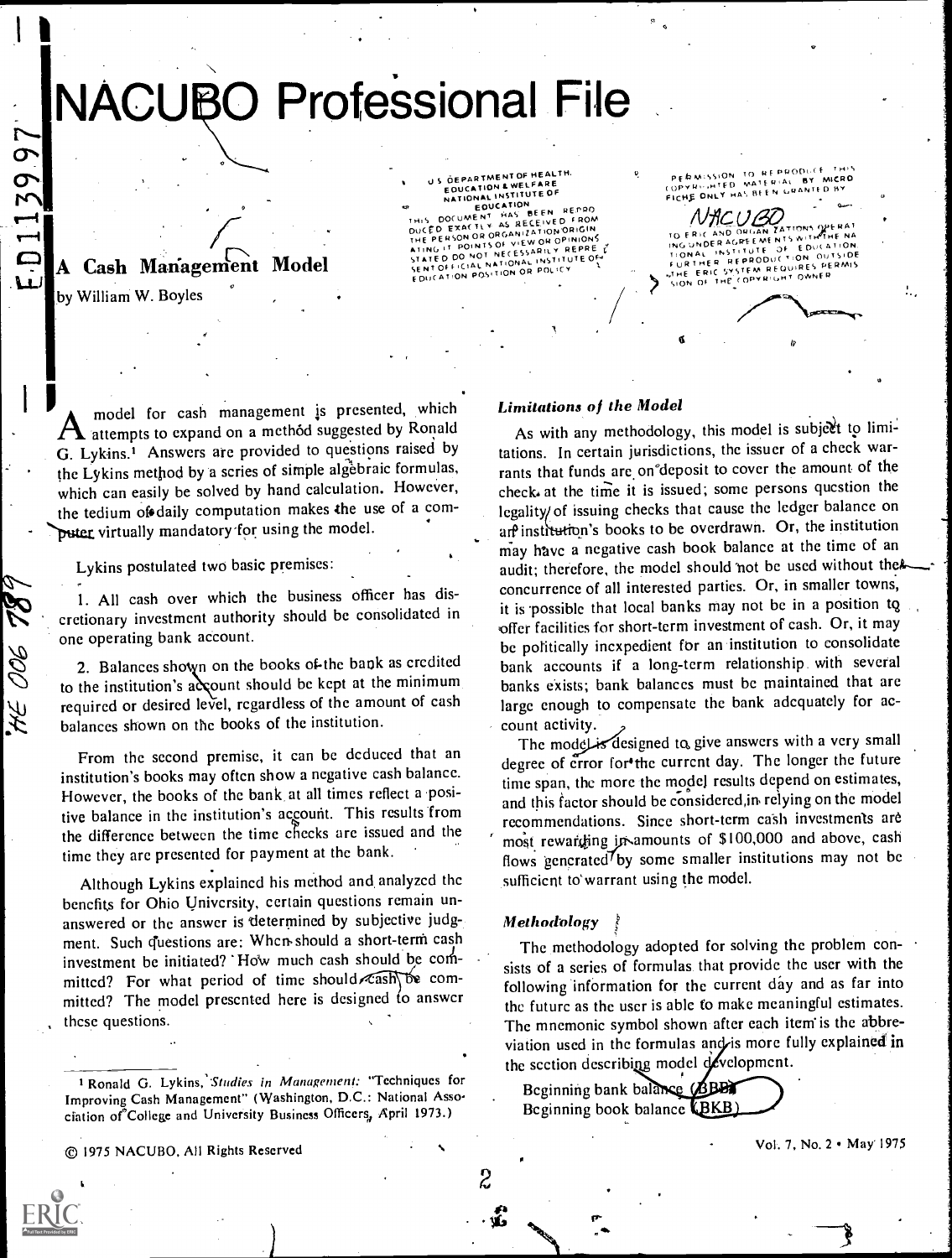Dollar amount of checks paid by the bank (CPD) Change in short-term cash investments (INV)

In order to use the formulas, the user must estimate the following data for each day for which a solution is desired:

Amount of the regular deposit (DEP )

Amount of the extraordinary deposit (DEE)

Amount of regular (in the normal course of business) checks issued (CIS)'

 $\mathcal{V}$ 

Amount of extraordinary checks issued (CIE)

The reasons for separating both deposits and checks issued into two items are: (1) to make more meaningful the analysis of prior results as an aid for future estimates and (2) to treat extraordinary checks issued (CIE) differently, as they are considered to have no float (that is, they may be expected to be presented for payment at the bank on the day of issue ). Examples of extraordinary deposits would be receipt of a state support check, receipt of a grant, or receipt of an insurance recovery. Extraordinary checks issued would include payment to a contractor or a disbursement for a short-term cash investment.

An example of one day's activity only is described in the model development; in practice, a similar equation must be developed for each day of the year. The numerical value shown after the mnemonic symbol refers to the day of the year: for example, BBB001 is the beginning bank balance on January 1; BBB365 is the beginning bank balance on December 31, assuming that the year is not a leap year.

#### Development of the Model

The first formula is:

2

#### Formula 1: The Basic Formula

 $INV001 = BBB001 + DEPO01 + DEEO01 - CPDO01 - CON$ where:

INV001 is-the additional short-term cash investment (or withdrawal from short-term cash investment) to be made on January I.

- BBB001 is the beginning bank balance on January 1.
- DEP001 is the bank deposit (regular) made on January 1.
- DEE001 is the bank deposit (extraordinary) made on January 1.
- CPD001 is the dollar amount of checks charged to the institution's bank account on January 1.
- CON is the minimum required or desired bank balance to be maintained.

Following the above formula, it appears that cash avail able for investment on January <sup>1</sup> (INV001) should he equal to the initial bank balance ( BBB001 ), plus any additions for the day (DEP001 and DEE001), less any charges against the account (CPD001 ), less any balances that the business officer should wish to leave on deposit for the succeeding day's activity.

The elements in Formula 1 are determined as follows:

The amount of addition to (or.subtraction from) shortterm cash investment (INV001) is unknown and is determined by solving Formula 1. The beginning bank balance  $(BBB0Q1)$  is determined by daily communication with the bank. The regular deposit (DEP001) and the extraordinary deposit (DEE001) are determined from deposit slips for January 1. In many institutions, posting to accounts follows by several days the actual deposit. This has no significance in utilizing the model, as the user is con-fcerned solely with the total dollar amount of the deposit. A second unknown in the equation is the amount of checks paid by the bank (CPD001). While this amount cannot be determined precisely, it is approximated very closely by Formula 2. The-minimum bank balance required or desired is determined by the bank and the institution; as mentioned above.

#### Formula 2: Estimating Checks Paid by Bank

|                                    | $CPD001 = .10 C15363 + .50 C15364 + .40 C15365 + C1E001$<br>$-(CPD365 - .10 \Gamma 1S362 - .50 \Gamma 1S363 - .40 \Gamma 1S364 - \Gamma 1E365)$<br>$-(CPD364 - .10 C1S361 - .50 C1S362 - .40 C1S363 - C1E364)$<br>$-(CPD363 - .10 C1S360 - .50 C1S361 - .40 C1S362 - C1E363)$ |
|------------------------------------|-------------------------------------------------------------------------------------------------------------------------------------------------------------------------------------------------------------------------------------------------------------------------------|
|                                    |                                                                                                                                                                                                                                                                               |
| where:                             |                                                                                                                                                                                                                                                                               |
| CIS360<br>through<br>CIS365        | is the dollar amount of checks issued<br><sup>2</sup> (regular) each day December 26 through<br>December 31.                                                                                                                                                                  |
| CIE363<br>through<br><b>CIE001</b> | is the dollar amount of checks issued.<br>(extraordinary) December 29 through<br>January 1.                                                                                                                                                                                   |
|                                    |                                                                                                                                                                                                                                                                               |

Formula 2 assumes that the user has analyzed the number of days the checks are in float and has found that an average of ten percent of the regular checks issued clear the bank three days after the issue date, fifty percent clear the bank two days after the issue date, and the remaining forty percent clear on the day after issue.

In the example, the only checks-paid figure (CPD) that is estimated is that for checks paid on January <sup>1</sup> (CPD001). All other checks-paid figures (CPD) are actual and are determined by Formula 3. Actual figures for checks paid (CPD) are modified by the estimated figures. For example, if actual checks paid on December 31 (CPD365) are less than estimated, it is logical to assume that those checks not presented for payment on December 31 will be presented on January 1. The checks paid on



William W. Boyles is the business manager at the University of South Carolina, Sumter Regional Campus. After many years in the insurance and real estate business, he entered the field of higher education in 1971. He holds an M.B.A. degree and a Ph.D. degree in Educational Administration from the University of Alabama.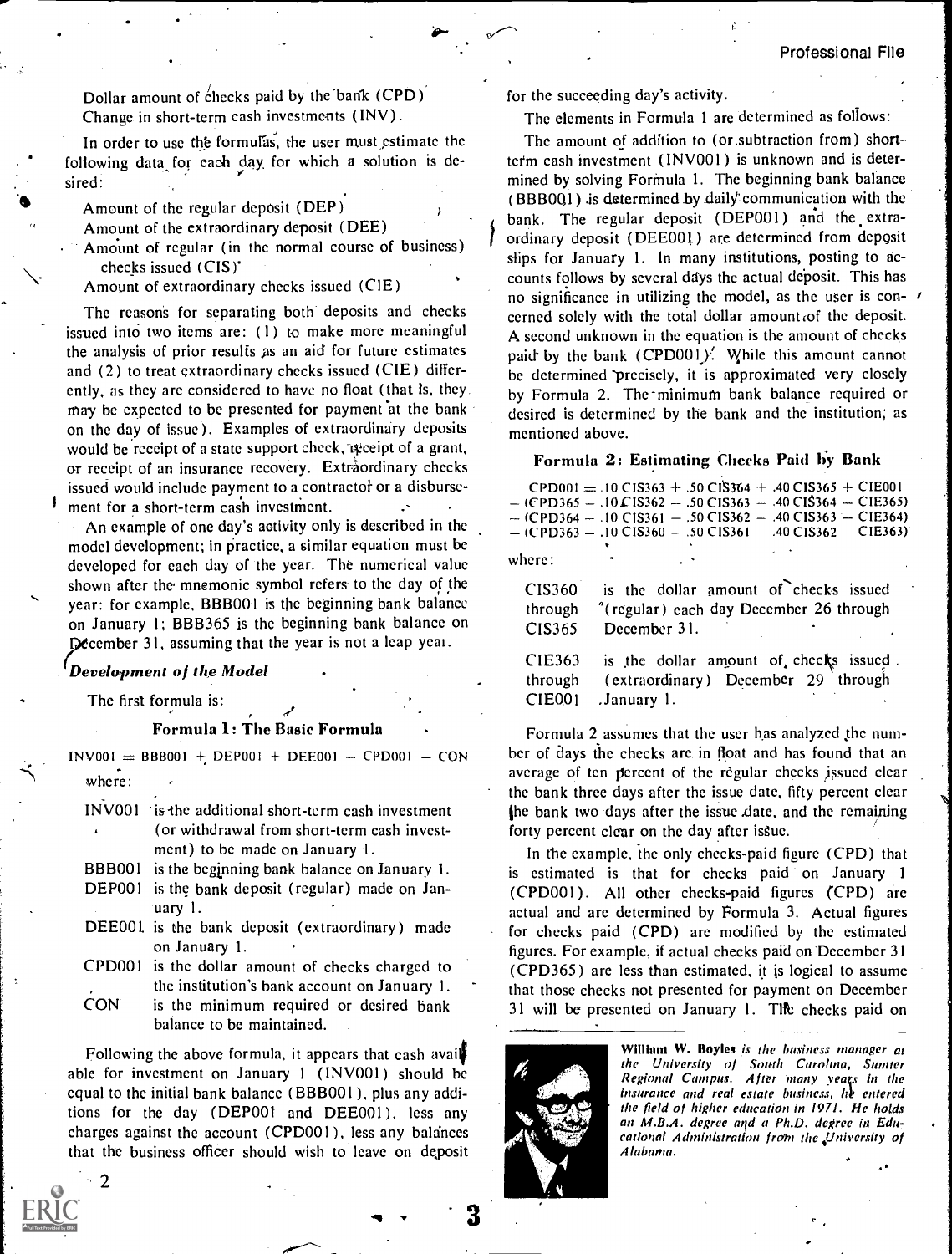#### Boyles/Cash Management

January 1 (CPD001) are adjusted accordingly by that part of the formula reading:

 $(CPD365 - .10 C1S362 - .50 C1S363 - .40 C1S364 - C1E365)$ 

Checks paid on January 1 (CPD001) have been corrected for the check-paying activity for the three prior days. With a computer, this period could be extended to any desired point in the past. Error in the, estimate should be negligible for periods of up to thirty days. However, hand calculations 'probably would be limited to a short period, based on analysis of the number of days that checks typically are in float. '

The next step is the computation of the actual figure for checks paid by the bank (CPD).  $\cdot$ 

# Formula 3: Determining Actual Checks Paid by Bank

#### $CPD365 = BBB36\frac{1}{2} + DEP365 + DEE365 - BBB001$

Formula 3 states that the amount of thecks paid on December 31 is determined by the beginning bank balance on that date (BBB365), plus any deposits on that day-(DEP365 and DEE365), less the beginning bank balance on the next succeeding day (BBB001). Since the beginning bank balance on January 1 cannot be determined on December 31, the actual checks-paid figure for the current day cannot be determined until the following day. At that time, it replaces the estimated figure.\_

Other items of information developed by the model are determined by the following formulas:

#### Formula 4: Determining Balances Created by the Float

 $\blacktriangleright$ BFL001 = BBB001 - BKB001 where:

> BFL001 are balances created by the float on January 1 BKB001 is the beginning book balance on January 1

Balances created by the float (BR.) are simply the differences between the bank balance (BBB) and the book balance (BKB) at any particular time.

# Formula 5: Determining Book Balances

BKB001  $\pi$  DEP365 + DFF365 - CIS365 + CIE365

The January 1 beginning book balance (BKB001) is determined by the December 31 beginning book balance (BKB365 ), plus December 31 deposits (DEP365 and DEE365), less checks written on that date (CIS365 and C1E365).

#### Formula 6: Estimating Beginning Bank Balance

 $BBB001 = BBB365 + DEP365 + DEE365 - CPD365$ 

The January 1 beginning bank balance is determined by the December 31 account activity. This estimated figure will be replaced by an actual figure obtained from the bank on the morning of January I.

## Items Requiring a Daily Entry

#### Estimated Data

Possibly once a month, at the user's option, an estimate of the following data for each day of the succeeding month will be made:

 $\mathfrak{B}$ EP — regular deposit'

 $DEE \leftarrow$  extraordinary deposit

 $CIS$  — regular checks issued

 $CIE$  — extraordinary checks issued

There is also another term, EEE, which is an explanation of extraordinary items.

A form similar to that depicted in Figure I should be of help in the process. Utilizing this form, the entry for January 15 would be:

75-015. DEP015  $\approx$  .432, CIS015 = .386, CIE015 = 1.500,  $EEE015 =$  Contractor Payment

recognizing that:

The year is 1975

The day is the 15th day of the year

The regular deposit is  $$432,000$ 

The amount of checks issued (regular) is \$386,000

The amount of checks issued (extraordinary) \$1,500,000

The explanation for issuing extraordinary checks is: Contractor Payment

le-will be noted that input and output are in millions of dollars. Since dollar entries are rounded off to the nearer thousand, rounding errors may develop over time. A periodic comparison of the actual ledger balance with the beginning book balance (BKB) will disclose such a difference. If a substantial difference exists, it may he cleared by entering a phantom extraordinary deposit (DEE) or extraordinary check issued (CIE). to reconcile the two balances.

If a computer program is utilized, it should be designed so that a later figure under a particular item will replace an earlier entry. For example, suppose/that on January 10 it is discovered that, due to inclement weather, a contractor will be about ten days late in completing that phase of the work for which the January  $15$  payment was scheduled. The January 10 entry would  $bc$ :

 $75910.$  BBB010 = 4.333. DEP010  $CIE015 = 0$ ,  $CIE025 = 1.500$ ,  $EEF015 =$  Contractor Payment  $=$  .291. CIS010  $=$  .307, The entry C1E015  $= 0$  would have the effect of eliminating any entry for EEE015. And entry of DEE015  $\equiv 0$ would have the same effect.

# Actual Data

The actual data items enterfed daily will be the same as the estimated data items, with one exception—the daily beginning hank balance (BBB), as determined by Formula 6.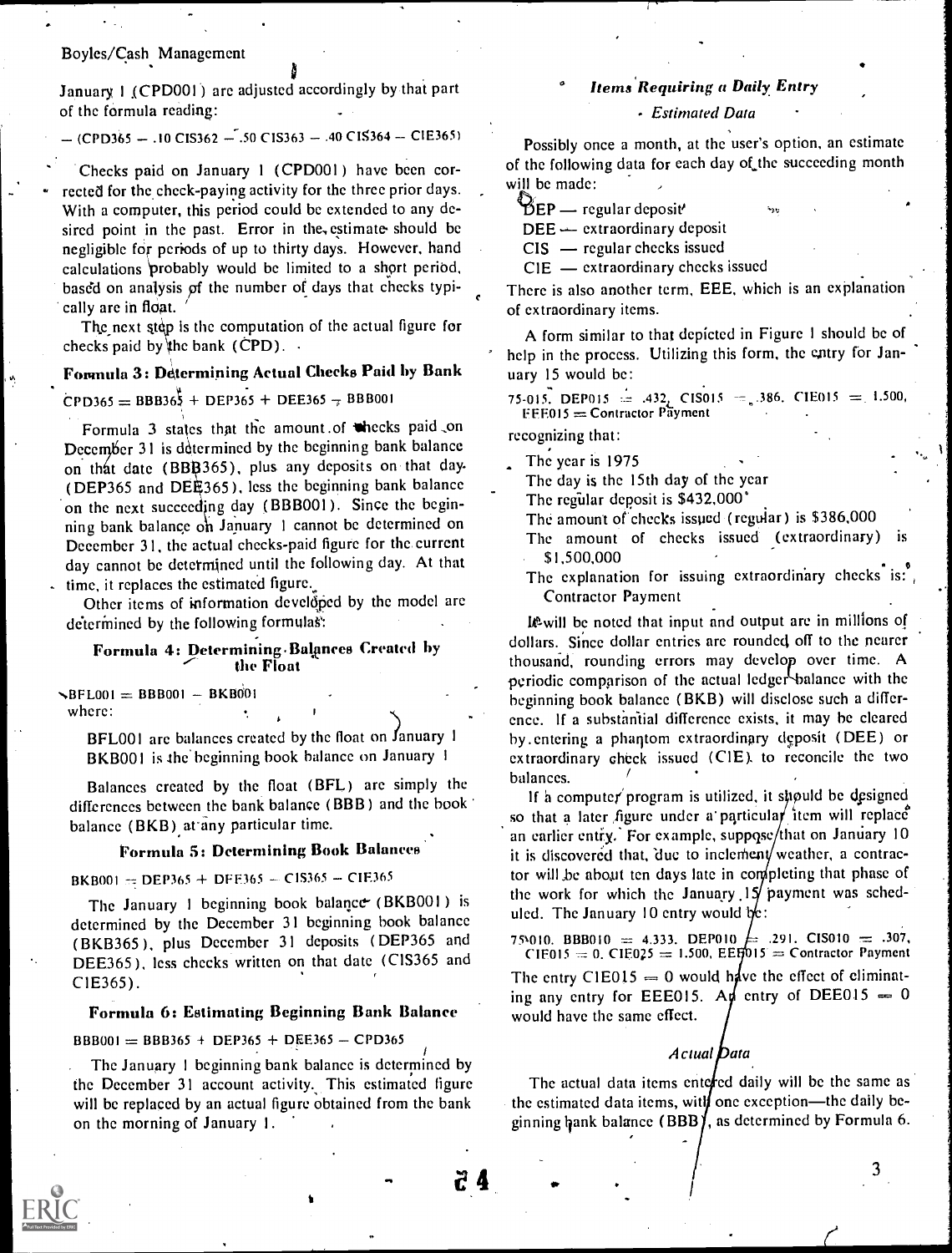To provide for accuracy for the daily checks-issued figures and at the same time to allow the user to benefit from the model during banking hours, it is necessary to discontinue issuing checks dated the current day at some arbitrary time in the morning. To equalize the workload, additional checks may be issued after that time, dated, and mailed the following day. Prior notice usually will be given for the issuance of checks crucial to the current day, so that payment may be scheduled in advance.

|        | (\$ Million)<br>January |                         | (Regular)<br>Deposit | [Extraordinary]<br>Deposit | Checks Issued<br>(Regular) | Extraordinary<br>Checks Issued | Explanation of<br>Extraordinary<br>Items |
|--------|-------------------------|-------------------------|----------------------|----------------------------|----------------------------|--------------------------------|------------------------------------------|
|        | Day of the              | Year Month Week         | <b>DEP</b>           | DEE                        | Cis                        | <b>CIE</b>                     | <b>EEE</b>                               |
|        |                         |                         |                      |                            |                            |                                |                                          |
| 001    | I                       | Τ                       | .458                 |                            | .324                       |                                |                                          |
| 002    | $\overline{c}$          | W                       | .469                 |                            | .201                       |                                |                                          |
| 003    | 3                       | Τ٦                      | .328                 |                            | .376                       | μ.                             |                                          |
| 004    | .4                      | F                       | .216                 | 1.000                      | .489                       |                                | Matured                                  |
| 005    | .<br>5                  | S                       |                      |                            | لتبع                       | μ.                             | Investment                               |
| 006    | 6                       | $\mathbf S$             | ш.,                  |                            |                            | i.                             |                                          |
| st 007 | 7                       | M                       | .367                 | 2.820                      | .604                       |                                | State Support                            |
| 008    | 8                       | T                       | .482                 |                            | .316                       | ξ÷,                            |                                          |
| 009    | 9                       | W                       | .358                 |                            | ,406                       | L.                             |                                          |
| 010    | 10                      | $\cdot$ T               | .291≴                |                            | .316                       |                                |                                          |
| 011    | п                       | F                       | .489                 |                            | .281                       |                                |                                          |
| 012    | 12                      | S                       | щ.                   |                            |                            |                                |                                          |
| 013    | 13                      | S                       | ÷.                   |                            | $\overline{\phantom{a}}$   |                                |                                          |
| 014    | 14                      | $M \cdot$               | .376                 |                            | .534                       |                                |                                          |
| 015    | 15                      | Τ                       | .432                 |                            | .386                       | 1.500                          | Contractor                               |
| 016    | 16                      | W                       | .B87                 |                            | <b>7506</b>                |                                | Payment                                  |
| 017    | 17                      | T                       | 703                  |                            | .256                       |                                |                                          |
| 018    | 18                      | Ë                       | 546                  |                            | 489                        |                                |                                          |
| 019    | 19                      | $\overline{\mathbf{s}}$ |                      |                            |                            |                                |                                          |
| 020    | 20                      | S                       |                      |                            | $\frac{1}{2}$              |                                |                                          |
| 021    | 21                      | м                       | .608                 |                            | .289                       | .835                           | Loan Payment                             |
| 022    | 22                      | T                       | .532                 |                            | .624                       |                                |                                          |
| 023    | 23                      | w                       | .611                 |                            | .473                       |                                |                                          |
| 024    | 24.                     | Τ                       | .455                 |                            | .506                       |                                |                                          |
| 025    | 25                      | F                       | .305                 |                            | .289                       |                                |                                          |
| 026    | 26                      | S                       |                      |                            |                            |                                |                                          |
| 027    | 27                      | S                       |                      |                            |                            |                                |                                          |
| 028    | 28                      | М                       | .448                 | .250                       | .516.                      |                                | Insurance                                |
| 029    | 29                      | т                       | .302                 |                            | .614                       |                                | Recovery                                 |
| 030    | 30                      | W                       | .504                 |                            | .441                       |                                |                                          |
| 031    | 31                      | T                       | .813                 |                            | . 122                      | 2.122                          | Monthly Payroll                          |
| 032    | t                       | F                       | .323                 | <u>.</u>                   | .211                       |                                |                                          |
| 033    | 2                       | S                       |                      |                            |                            |                                |                                          |
| 034    | Ĵ                       | S                       |                      |                            |                            |                                |                                          |
|        |                         |                         |                      |                            |                            |                                |                                          |

#### **Figure 1**

An example of the output that should be expected from the model is shown in Figure 2. Items normally calculated by the model are assigned arbitrarily for January 1, 2, and 3 because they are based on activity of December 29, 30, and 31, and data are not provided for these days. The

figures for January 4 and subsequent days are calculated using the formulas in the model. Underlined entries indicate a negative balance, except for investments (INV), where underlining indicates a recommendation to sell.

## **Entries of a Semipermanent Nature**

In the examples presented, the minimum required or desired bank balance (CON) is .500. The number of days prior to the current day used in estimation of float (FLD) is determined by analysis of the number of days that checks in any significant amount are in float. In the example, checks are estimated to be in float for a period of three days and this entry would be  $FLD = 03$ . In actual practice, the number of days probably would be between ten and fourteen.

Percentage (of the dollar amount) of checks estimated to be presented for payment on the current day that were issued X days prior to the current day is symbolized by FL%. In the example, the entry would read:.

#### $FL%01 = .40, FL%02 = .50, FL%03 = .10$

4

CES is the number of days prior to the current day to be used in estimating checks paid by the bank. In the example, three days have been fused, and the entry would be  $CES =$ 03. For thirty days, the entry would be CES  $\approx$  30. The number of months to be displayed by the computer printout is DIS. For example,  $DIS - 1$  instructs the computer to print only the current month;  $DIS = 2$ , to print the current month and the next following month.

In order to give the model greater utility, there is an option for the user who, for legal or other considerations, does not wish to invest the float, but wishes to keep book balances at a minimum. For this user, provision is made for "zero-balance banking" (BKM). If an entry is made for BKM, Formula 1 is replaced automatically by Formula 7.

#### Formula 7: Minimum Balance Banking

 $INV001 - BKBO01 + DEPO01 + DEE001 - CISO01 - CIE001$  $-$  BKM

The minimum book balance is represented by BKM. For zero-balance banking, the entry would be  $BKM = 0$ .

# **Application of the Model**

From an examination of Figure 2, it would appear that the following short-term cash investment program is feasible:

- .750 (\$750,000) invested January 4 to 7 1.  $(1.250.$  to January 15)
- 2. 3.250 (\$3,250,000) invested January 7
	- $(1.500)$  to January 31)
	- (.500 to January 21)

.300 (\$300,000) invested January 22 to 31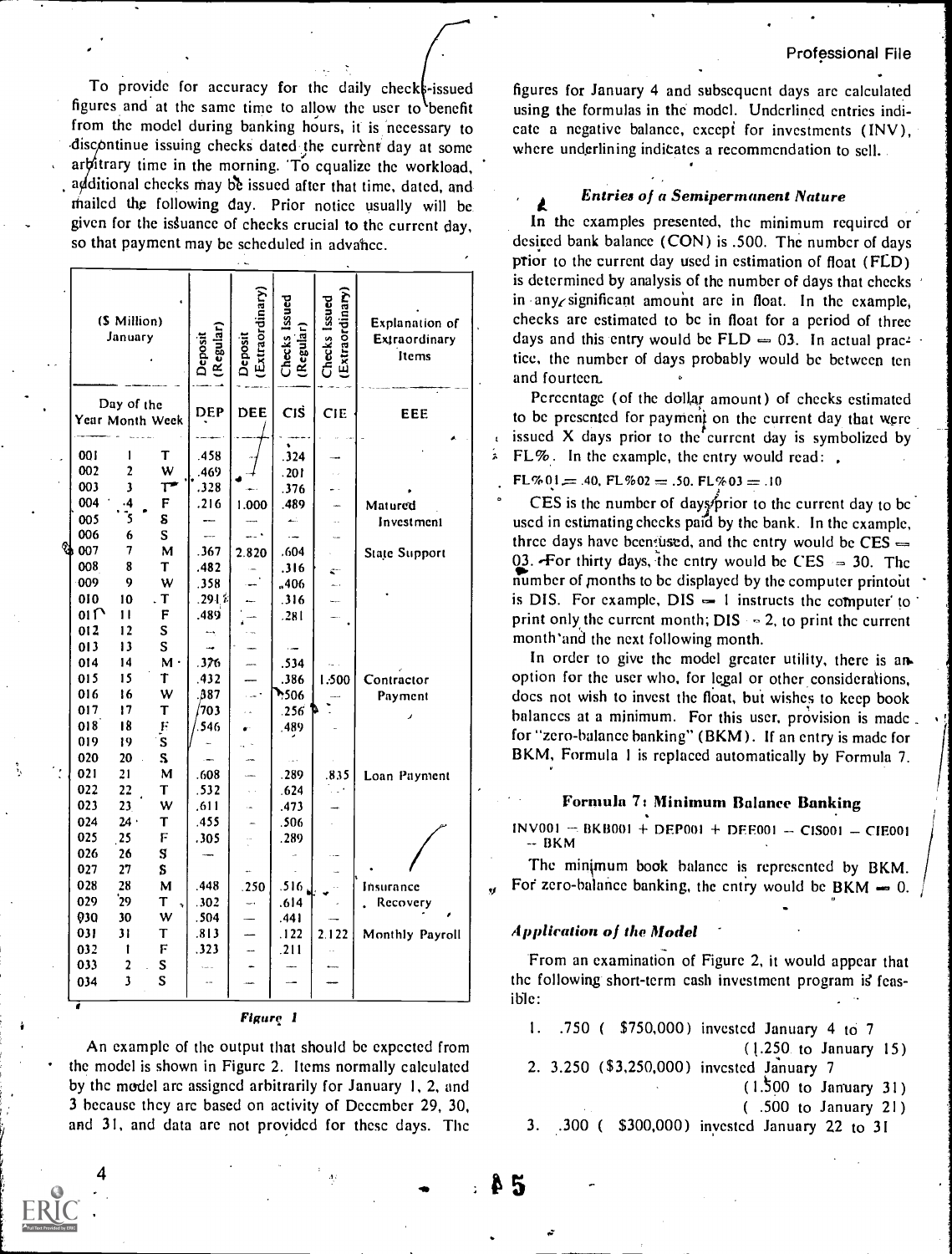# Boyles/Cash Management

|            | (\$ Million)                  |                  | Bank Balance | Beginning<br>Book Balance | <b>Balance Produced</b> |                                 |                      | Extraordinary)     | Checks Issued            | Extraordinary)<br>Checks Issued |                          | Explanation of<br><b>Extraordinary Items</b> |
|------------|-------------------------------|------------------|--------------|---------------------------|-------------------------|---------------------------------|----------------------|--------------------|--------------------------|---------------------------------|--------------------------|----------------------------------------------|
|            |                               | $\lambda$        | Beginning    |                           | by Float                | Checks Paid<br><b>Bank</b><br>à | (Regular)<br>Deposit | Deposit            | (Regular)                |                                 | Short-Term<br>Investment |                                              |
|            |                               |                  |              |                           |                         |                                 |                      |                    |                          |                                 |                          |                                              |
|            | Day of the<br>Year Month Week |                  | <b>BBB</b>   | <b>BKB</b>                | <b>BFL</b>              | CPD                             | <b>DEP</b>           | <b>DEE</b>         | C <sub>is</sub>          | <b>CIE</b>                      | <b>INV</b>               | EEE                                          |
| 001        | ı                             | $\cdot$ T        | .756         | .382                      | 1.138                   | .360                            | .458                 |                    | .324                     |                                 | .354                     |                                              |
| 002        | $\overline{2}$                | W                | .854         | .248                      | 1.102                   | .726                            | .469                 | ----               | .201                     |                                 | .097                     |                                              |
| 003        | $\overline{\mathbf{3}}$       | T                | .597         | .020                      | .577                    | .592                            | .328                 |                    | .376                     |                                 | .267                     |                                              |
| 004        | 4                             | F                | .333         | .028                      | .361                    | .283                            | .216                 | 1.000              | .489                     |                                 | .766                     | Matured Investment                           |
| 005        | 5                             | S                |              |                           | —                       |                                 |                      |                    |                          |                                 |                          |                                              |
| 006        | 6                             | S                |              |                           |                         |                                 |                      |                    | --                       |                                 |                          |                                              |
| 007        | 7                             | M                | 1.266        | .699                      | .567                    | .735                            | .367                 | 2.820              | .604                     |                                 | 3.218                    | <b>State Support</b>                         |
| 008        | 8                             | T                | 3.718        | 3.282                     | .436                    | .242                            | .482                 |                    | .316                     |                                 | 3.458                    |                                              |
| 009        | 9                             | W                | 3.958        | 3.448                     | .510                    | .428                            | .358                 |                    | .406                     | $\frac{1}{+}$                   | 3.388                    |                                              |
| 010        | 10                            | T                | 3.888        | 3.400                     | .488                    | .381                            | .291                 | ----               | .316                     |                                 | 3.298                    |                                              |
| $-011$     | $\mathbf{H}$                  | F                | 3.798        | 3.375                     | .423                    | .361                            | .489                 |                    | ا 28.                    | $\pm$                           | 3.426                    |                                              |
| 012        | 12                            | S                | ima i        |                           |                         |                                 |                      |                    |                          | $\div$                          |                          |                                              |
| 013        | 13                            | $\cdot$ S        |              |                           |                         |                                 |                      | mi.                | $\overline{\phantom{0}}$ | ┿                               |                          |                                              |
| 014        | $\overline{14}$               | M                | 3.926        | 3.583                     | .343                    | .511                            | .376                 | —                  | .534                     | $\rightarrow$                   | 3.291                    |                                              |
| 015        | 15                            | T                | 3.791        | 3.425                     | .366                    | 1.714                           | .432                 | --                 | .386                     | 1.500                           | 2.009                    | <b>Contractor Payment</b>                    |
| 016        | 16                            | W                | 2.509        | 1.971                     | .538                    | .421                            | .387                 |                    | .506                     |                                 | 1.975                    |                                              |
| 017        | 17                            | T                | 2.475        | 1.852                     | .623                    | .449                            | .703                 |                    | .256                     | →                               | 2.229                    |                                              |
| 018        | $-18$                         | $\mathsf F$      | 2.729        | 2.299                     | .430                    | .394                            | .546                 |                    | .489                     | ---                             | .381                     |                                              |
| 019        | 19                            | S                |              |                           |                         |                                 |                      |                    |                          | —                               |                          |                                              |
| 020        | 20                            | S                |              |                           |                         |                                 | ---                  |                    | .289                     | ---                             | 1.461                    | Loan Payment                                 |
| 021        | 21                            | M                | 2,881        | 2.356                     | .525                    | 1.528                           | .608                 | $\sim$             | .624                     | .835                            | 1.877                    |                                              |
| 022        | 22                            | T                | 1.961        | 1.840                     | .121                    | .116<br>.394                    | .532<br>.611         | $\div$<br>$\ldots$ | .473                     | —<br>--                         | 2.094                    |                                              |
| 023        | 23                            | W                | 2.377        | 1.748                     | .629<br>.708            | .530                            | .455                 | $\sim$             | .506                     | Δ.                              | 2.019                    |                                              |
| 024        | 24                            | T<br>$\mathbf F$ | 2.594        | 1.886                     | .684                    | .501                            | .305                 | <br>               | .289.                    |                                 | 1.823                    |                                              |
| 025        | 25<br>26                      | $\mathbf S$      | 2.519        | 1.835                     |                         | and a                           |                      | men.               |                          | ----                            |                          |                                              |
| 026<br>027 | 27                            | $\mathbf S$      |              |                           | ÷.                      |                                 | ÷                    |                    |                          | $\overline{a}$                  |                          |                                              |
| 028        | 28                            | M                | 2.323        | 1.851                     | .472                    | .640                            | .448                 | .250               | .516                     | $\sim$ $\sim$                   | 1.881                    | <b>Insurance Recovery</b>                    |
| 029        | 29                            | T                | 2.381        | 2.033                     | .348                    | .205                            | .302                 |                    | .614                     | $-$                             | 1.977                    |                                              |
| 030        | 30                            | Ŵ                | 2.477        | 1.721                     | .756                    | .504                            | .504                 | .441               |                          |                                 | 1.977                    |                                              |
| 031        | 31                            | T                | 2.477        | 1.784                     | .693                    | 2.657                           | .813                 | --                 | .122                     | 2.122                           | .133                     | Monthly Payroll                              |
| 032        | 1                             | $\mathbf F$      | .633         | .353                      | .280                    | .331                            | .323                 | -                  | .211                     | $\sim$                          | .125                     |                                              |
|            |                               |                  |              |                           |                         |                                 |                      |                    |                          |                                 |                          |                                              |

Figure 2

In using the model as a planning tool, it is not necessary to wait until the day an investment is to be made to program the investment into the model. For example, if it is determined on January 1 to program the above investments into the model, the following entry is necessary:

75-001, CIE004 -- . 750, EEE004 -- Short-Term Investment, DEE007  $- 3.570$ ,<sup>2</sup> EEE007 -- State Sup-

2 \$.750 million matured investment: \$2.820 million state support.

port, Matured Investment. Short-term Investment,  $CIE007 - 3.250$ <sup>3</sup> DEE015 - 1.250, EEE015 -Matured Investment, Contractor Payment, DEE021  $-$  .500, EEE021  $-$  Matured Investment. Loan Payment, DEE031 - 1.800,4 EEE031 Matured Investment, Monthly Payroll, C1E022  $-.300,$ EEE022 - Short-Term Investment

<sup>3</sup> \$1.250 million invested to January 15: \$.500 million invested to January 21: \$1.500 million invested to January 31.

4 \$1.500 million from investment of January 7; \$.300 million from investment of January 22.

5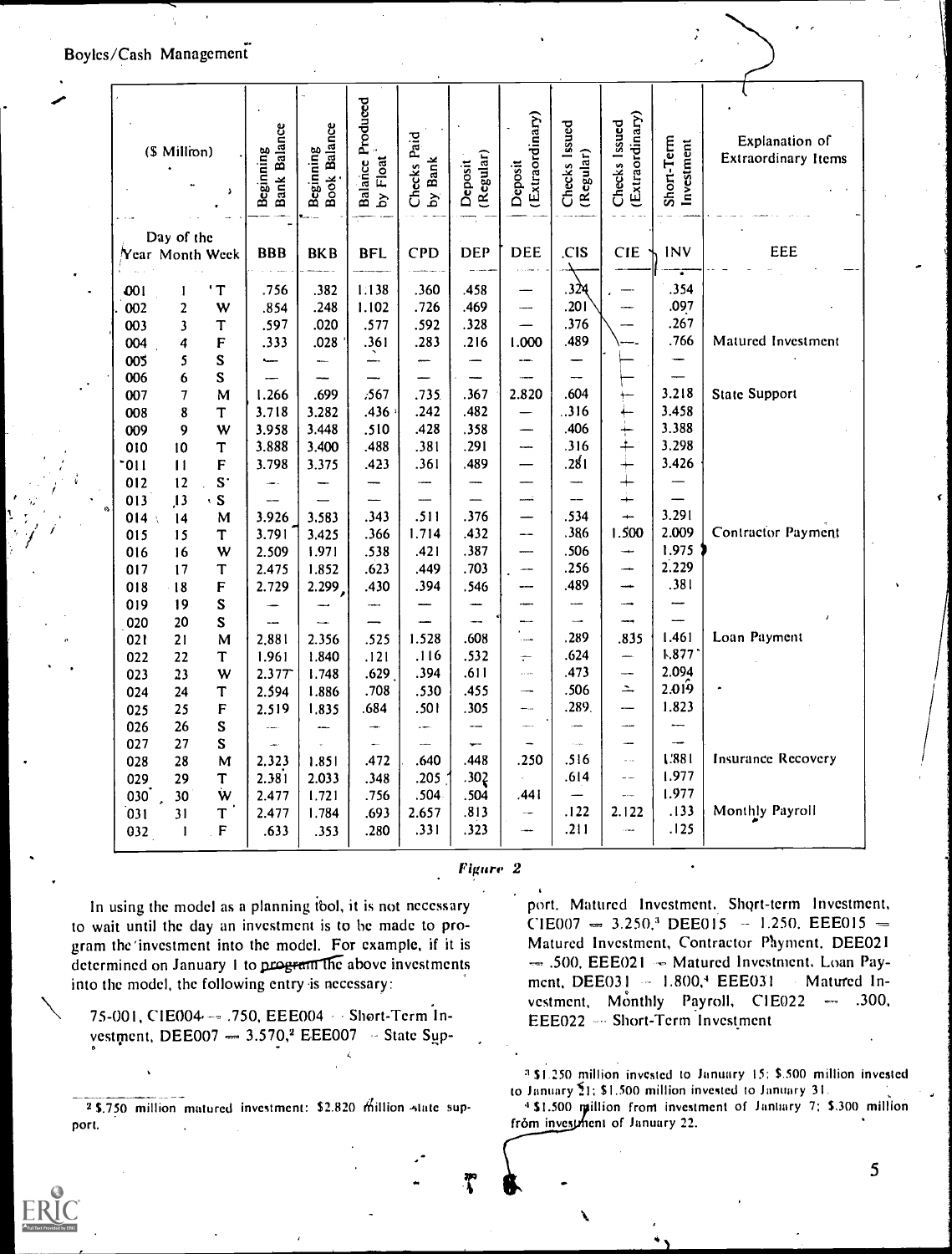The results produced by these entries are shown in Figure 3. Additional investment opportunities may be possible if facilities for overnight investments are available.

A comparison of actual and estimated balances produced by the float (BFL) will be useful. If the actual balance should consistently be less than the estimated balance, it could be an indication that the Federal Reserve System

 $\measuredangle$ heck-processing activity has been accelerated. At the least, it will indicate to the user that estimates of duration of the float need revision. By supplying an accurate estimate of the amount of cash available for investment, when, and for how long, the model should provide an institution with the means to use its cash more efficiently, resulting in increased revenues.  $\star_{\rm{out}}$ 

|       |                 |              |                           |                           |                           | $\lambda$              |                      |                            |                            |                                  |                          |                       |  |
|-------|-----------------|--------------|---------------------------|---------------------------|---------------------------|------------------------|----------------------|----------------------------|----------------------------|----------------------------------|--------------------------|-----------------------|--|
|       |                 |              |                           |                           | Produced                  |                        |                      |                            |                            |                                  |                          |                       |  |
|       |                 |              |                           |                           |                           |                        |                      |                            |                            |                                  |                          | Explanation of        |  |
|       | (\$ Million)    |              |                           |                           |                           |                        |                      |                            |                            |                                  |                          | Extraordinary Items   |  |
|       |                 |              |                           |                           |                           |                        |                      |                            |                            |                                  |                          |                       |  |
|       |                 |              | Bank Balance<br>Beginning | Beginning<br>Book Balance | by Float<br>Balance       | Checks Paid<br>by Bank | (Regular)<br>Deposit | (Extraordinary)<br>Deposit | Checks Issued<br>(Regular) | (Extraordinary)<br>Checks Issued | Short-Term<br>Investment |                       |  |
|       |                 |              |                           |                           |                           |                        |                      |                            |                            |                                  |                          |                       |  |
|       |                 |              |                           |                           |                           |                        |                      |                            |                            |                                  |                          |                       |  |
|       |                 |              |                           |                           |                           |                        |                      |                            |                            |                                  |                          |                       |  |
|       | Day of the      |              |                           |                           |                           |                        |                      |                            |                            |                                  |                          |                       |  |
|       | Year Month Week |              | <b>BBB</b>                | <b>BKB</b>                | <b>BFL</b>                | <b>CPD</b>             | <b>DEP</b>           | <b>DEE</b>                 | <b>CIS</b>                 | <b>CIE</b>                       | <b>INV</b>               | EEE                   |  |
|       |                 |              |                           |                           |                           |                        |                      |                            |                            |                                  |                          |                       |  |
|       |                 |              |                           |                           |                           |                        |                      |                            |                            |                                  |                          |                       |  |
| 001.  | $\mathbf{I}$    | T            | .756                      | .382                      | 1.138                     | .360                   | .458                 | --                         | .324                       | --                               | .354                     |                       |  |
| 002   | $\overline{2}$  | W            | .854                      | $\sum_{.} 248$            | 1.102                     | .726                   | .469                 | —                          | .201                       | $\overline{\phantom{a}}$         | .097                     |                       |  |
| 003   | 3               | $\mathbf{T}$ | .597                      | .020                      | .577                      | .592                   | .328                 |                            | .376                       |                                  | .267                     |                       |  |
| 004   | 4               | F            | .333                      | .028                      | .361                      | 1.033                  | .216                 | 1.000                      | .489                       | .750                             | .016                     |                       |  |
|       |                 |              |                           |                           |                           |                        | $\mathcal{P}$        |                            |                            |                                  |                          | Short-Term Investment |  |
|       |                 |              |                           |                           |                           |                        |                      |                            |                            |                                  |                          | Matured Investment /  |  |
| 005   | 5 <sup>′</sup>  | S            |                           | جعلا                      |                           |                        |                      |                            |                            |                                  |                          |                       |  |
| 006   | 6 <sup>°</sup>  | $\mathbf S$  |                           |                           |                           |                        |                      |                            |                            |                                  |                          |                       |  |
| 007   | $\overline{7}$  | M            | .516                      | .051                      | .567                      | 3.985                  | .367                 | 3.570                      | .604                       | 3.250                            | .032                     | Matured Investment    |  |
|       |                 |              |                           |                           |                           |                        |                      |                            |                            |                                  |                          |                       |  |
|       |                 |              |                           |                           |                           |                        |                      |                            |                            |                                  |                          | Short-Term Investment |  |
|       |                 |              |                           |                           |                           |                        |                      |                            |                            |                                  |                          | State Support         |  |
| 008   | $\cdot$ 8       | T            | .468                      | .032                      | .436                      | .242                   | .482                 | Ĭ.                         | .316                       | نيب                              | .208                     |                       |  |
| 009   | 9               | W            | .708                      | .198                      | . .510                    | .428                   | .358                 | $\frac{1}{2}$              | .406                       | ц.                               | .108                     | 4                     |  |
| 010   | 10              | T            | .608                      | .150                      | .488                      | .381                   | .291                 | $\overline{\phantom{a}}$   | .316                       |                                  | .048                     |                       |  |
|       |                 |              |                           |                           |                           |                        |                      |                            |                            | -                                |                          |                       |  |
| 0 I 1 | $\mathbf{11}$   | F            | .548                      | .125                      | .423                      | .361                   | .489                 | ò.                         | .281                       | -----                            | .176                     |                       |  |
| 012   | 12              | S            |                           |                           | $\sim$                    |                        | —                    | ---                        |                            | $\overline{\phantom{a}}$         |                          |                       |  |
| 013   | 13              | S            | ÷,                        |                           |                           | ----                   |                      |                            |                            | ----                             | $\frac{1}{2}$            |                       |  |
| 014   | 4               | M            | .676                      | .333                      | .343                      | .511                   | .376                 | $\ddot{\phantom{a}}$       | .534                       |                                  | .041                     |                       |  |
|       |                 |              |                           |                           |                           |                        |                      |                            |                            |                                  |                          |                       |  |
| 015   | 15              | T            | .541                      | .175                      | .366                      | 1.714                  | .432                 | 1.250                      | .386                       | 1.500                            | .009                     | Matured Investment    |  |
|       |                 |              |                           |                           |                           |                        |                      |                            |                            |                                  |                          | Contractor Payment    |  |
| 016   | 16              | W            | .509                      | .029                      | .538                      | .421                   | .387                 | $\leftarrow$               | .506                       | $\overline{\phantom{a}}$         | .025                     |                       |  |
| 017   | 17              | T,           | .475                      | .148                      | .623                      | .449                   | .703                 | $\cdots$                   | .256                       | -                                | .229                     |                       |  |
| 018   | 18              | F            | .729                      | .299                      | .430                      | .394                   | .546                 | -                          | .489                       | $\overline{a}$                   | .381                     |                       |  |
|       |                 |              |                           |                           |                           |                        |                      |                            |                            |                                  |                          |                       |  |
| 019   | 19              | ${\bf S}$    | $\sim$ $\sim$             |                           | -                         | рт.<br>А               |                      |                            |                            | ---                              | $\leftarrow$             |                       |  |
| 020   | 20              | S            | $\overline{\phantom{a}}$  | $\sim$                    | $\stackrel{\circ}{\cdot}$ |                        | in.                  |                            |                            | ÷.                               |                          |                       |  |
| 021   | 21              | M            | .881                      | .356                      | .525                      | 1.528                  | .608                 | .500                       | .289                       | .835                             | .039                     | Matured Investment    |  |
|       |                 |              |                           |                           |                           |                        |                      | Φ                          |                            |                                  |                          | Loan Payment          |  |
| 022   | 22              | T            | .461                      | .340                      | .121                      | .116                   | .532                 | <u></u>                    | .624                       | .300                             | .077                     |                       |  |
|       |                 |              |                           |                           |                           |                        |                      |                            |                            |                                  |                          | Short-Term Investment |  |
| 023   | 23              | W            | .577                      | .052                      | .629                      | .394                   | .611                 |                            | .473                       | $\overline{\phantom{a}}$         | .294                     |                       |  |
| 024   | 24 <sup>°</sup> | T            | .794                      | .086                      | .708                      | .530                   | .455                 | — *                        | .506                       | $\overline{\phantom{a}}$         | .209                     |                       |  |
| 025   | 25              | F            | 719                       | Q35.                      | 684                       | 801                    | 305                  |                            | 289                        |                                  | .023                     |                       |  |
| 026   | 26              | ${\bf S}$    |                           | ÷,                        | ᅭ                         | ---                    |                      | ⊷                          |                            |                                  |                          |                       |  |
| 027   | 27              | S            |                           |                           | $\sim$ $\sim$             |                        |                      | ---                        |                            |                                  |                          |                       |  |
|       |                 |              |                           |                           |                           |                        |                      |                            |                            | ÷                                |                          |                       |  |
| 028   | 28              | M            | .523                      | .051                      | .472                      | .640                   | .448                 | .250                       | .516                       | $\sim$                           | .081                     | Insurance Recovery    |  |
| 029   | 29              | T            | .581                      | .233                      | .348                      | .206                   | .302                 | $\overline{\phantom{a}}$   | .614                       | $\overline{\phantom{a}}$         | .177                     |                       |  |
| 030   | 30              | W            | .677                      | .079                      | .756                      | .504                   | .504                 | --                         | .441                       | ÷                                | $.177$ $^\circ$          |                       |  |
| 031   | .31             | T            | .677                      | .016                      | .693                      | 2.657                  | .813                 | 1.800                      | .122                       | 2.122                            | .133                     | Matured Investment    |  |
|       |                 |              |                           |                           |                           |                        |                      |                            |                            |                                  |                          |                       |  |
|       |                 |              |                           |                           |                           |                        |                      |                            |                            |                                  |                          | Monthly Payroll       |  |
| 032   | 1 <sup>2</sup>  | F            | .633                      | .353                      | .280                      | .331                   | .323                 |                            | .211                       |                                  | .125                     |                       |  |
|       |                 |              |                           |                           |                           |                        |                      |                            |                            |                                  |                          |                       |  |

Figure 3

6